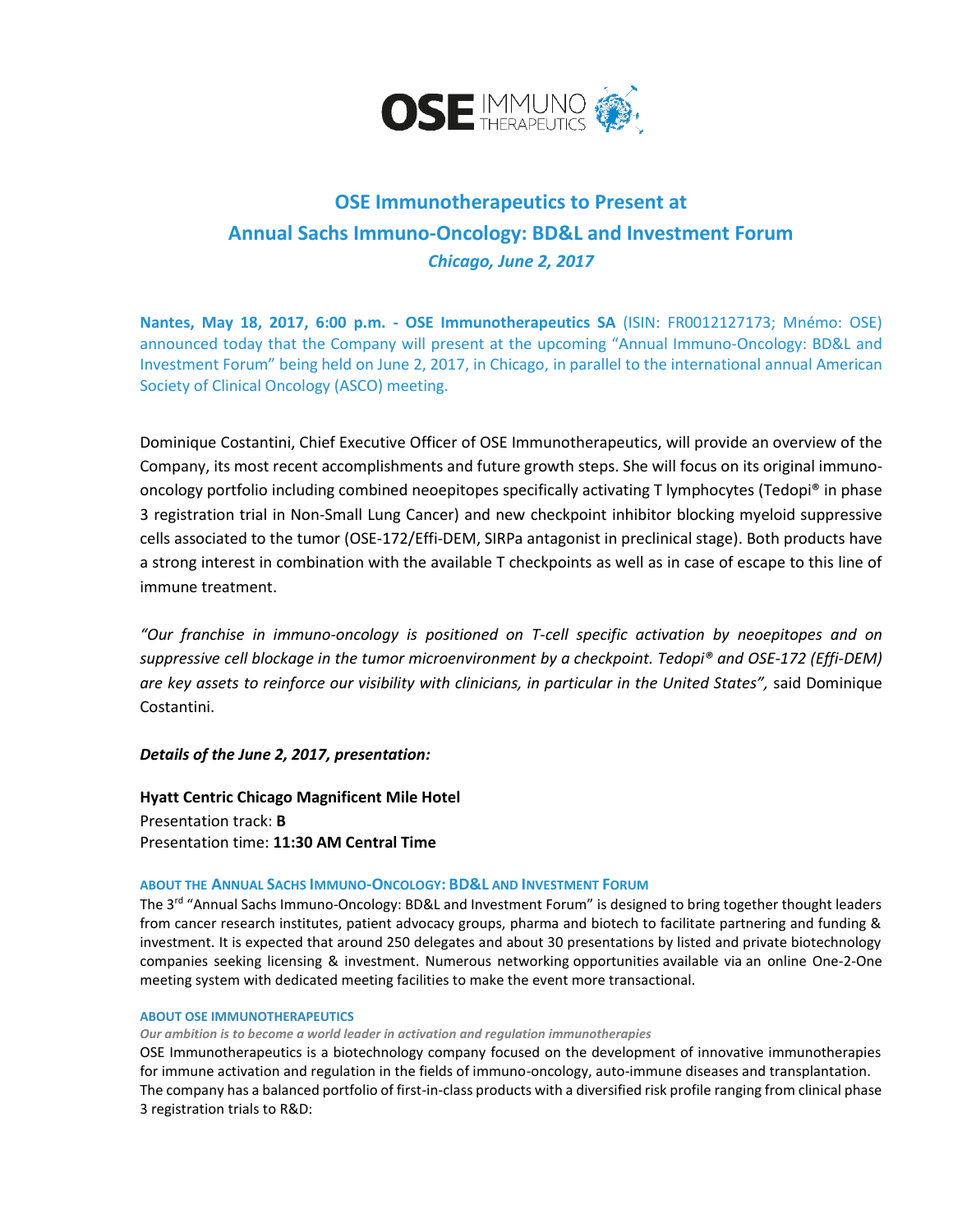

**In immuno-oncology**:

- **Tedopi®, a combination of 10 optimized neo-epitopes** to induce specific T activation in immuno-oncology **Currently in registration Phase 3 trial advanced NSCLC HLA A2+ patients EU /US -** Orphan Status in the US **- Registration expected in 2019 - A Phase 2 with Tedopi® in combination with a checkpoint inhibitor** in NSCLC is considered in 2017**.**
- **OSE-172 (Effi-DEM), new generation checkpoint inhibitor** targeting the **SIRP-α receptor - In preclinical development**  for several cancer models.

#### **In auto-immune diseases and transplantation**:

- **FR104,** CD28-antagonist in immunotherapy **Phase 1 trial completed** For the treatment of autoimmune diseases and for use with transplantation - **Licensed to Janssen Biotech Inc.** to pursue clinical development.
- **OSE-127 (Effi-7),** interleukin receptor-7 antagonist **In preclinical development** for inflammatory bowel diseases and other autoimmune diseases. **License option agreement with Servier** for the development and commercialization.

The portfolio's blockbuster potential gives OSE Immunotherapeutics the ability to enter global agreements at different stages of development with major pharmaceutical players.

Immunotherapy is a highly promising and growing market. By 2023 Immunotherapy of cancer could represent nearly 60% of treatments against less than 3% at present \* and the projected market is estimated at \$67 billion in 2018 \*\*.

There are more than 80 autoimmune diseases that represent a significant market including major players in the pharmaceutical industry with sales towards \$10 billion for the main products. The medical need is largely unmet and requires the provision of new innovative products involved in the regulation of the immune system.

> \**Citi Research Equity \*\*BCC Research*

Click and follow us on Twitter and Linkedln



**Contacts OSE Immunotherapeutics** Sylvie Détry **[Sylvie.detry@ose-immuno.com](mailto:Sylvie.detry@ose-immuno.com)** +33 143 297 857

**Media : AlizeRP** Caroline Carmagnol / Laetitia Abbar **[oseimmuno@alizerp.com](mailto:oseimmuno@alizerp.com)** +33 647 389 004

**LifeSci Advisors**  Chris Maggos **[chris@lifesciadvisors.com](file:///C:/Users/Sylvie%20Détry/AppData/Local/Microsoft/Windows/INetCache/Content.Outlook/JJHRRO4Q/chris@lifesciadvisors.com)** +41 79 367 6254

#### *Forward-looking statements*

This press release contains express or implied information and statements that might be deemed forward-looking information and statements in respect of OSE Immunotherapeutics. They do not constitute historical facts. These information and statements include financial projections that are based upon certain assumptions and assessments made by OSE Immunotherapeutics' management in light of its experience and its perception of historical trends, current economic and industry conditions, expected future developments and other factors they believe to be appropriate.

These forward-looking statements include statements typically using conditional and containing verbs such as "expect", "anticipate", "believe", "target", "plan", or "estimate", their declensions and conjugations and words of similar import.

Although the OSE Immunotherapeutics management believes that the forward-looking statements and information are reasonable, the OSE Immunotherapeutics' shareholders and other investors are cautioned that the completion of such expectations is by nature subject to various risks, known or not, and uncertainties which are difficult to predict and generally beyond the control of OSE Immunotherapeutics. These risks could cause actual results and developments to differ materially from those expressed in or implied or projected by the forward-looking statements. These risks include those discussed or identified in the public filings made by OSE Immunotherapeutics with the AMF. Such forward-looking statements are not guarantees of future performance.

This press release includes only summary information and should be read with the OSE Immunotherapeutics Reference Document filed with the AMF on 28 April 2017 under the number R.17-038, including the annual financial report for the fiscal year 2016, available on the OSE Immunotherapeutics' website.